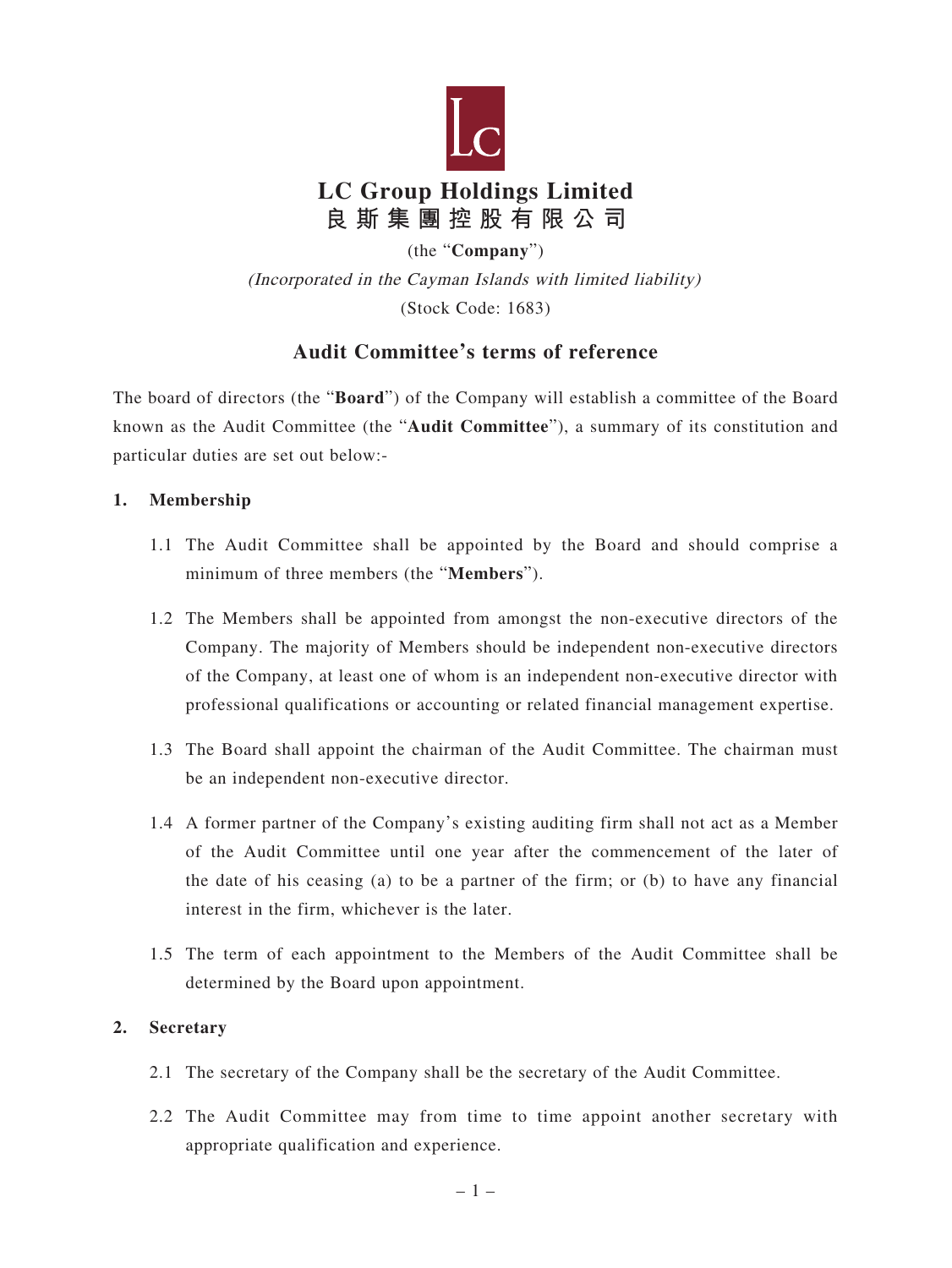# **3. Meetings**

- 3.1 Meetings of the Audit Committee shall be held not less than two times a year. The external auditors may make the request to the chairman of the Audit Committee to convene a meeting of the Audit Committee.
- 3.2 Unless otherwise agreed, notice of each meeting confirming the venue, time and date shall be sent to each Member of the Audit Committee, and to any other person required to attend in relation to all regular meetings of the Audit Committee, at least 14 days before the date of the meeting; and in relation to continued meetings held within 14 days, no prior notice is required.
- 3.3 The quorum of Audit Committee meetings shall be two Members, one of them should be an independent non-executive director.
- 3.4 The Members may attend meetings either in person, by telephone or through other electronic means of communication (which are available to all attended parties).
- 3.5 Resolutions of the Audit Committee shall be passed with a majority of votes.
- 3.6 Resolutions signed by all Members of the Audit Committee will be treated valid as if it is passed in the meeting held by the Audit Committee.
- 3.7 Minutes of the Audit Committee meetings shall be kept by the secretary of the Audit Committee and shall be available for inspection by any Member of the Audit Committee and/or any director of the Company at any reasonable time on reasonable notice. Draft and final versions of minutes of the meetings shall be sent to all Members for their comments and records within a reasonable time after the meeting. Once they are agreed, the secretary of the Audit Committee shall circulate the minutes and reports of the Audit Committee to all members of the Board.

#### **4. Attendance of Meetings**

- 4.1 The Audit Committee shall attend meetings at least twice a year with the external auditors without executive Board members present (except those invited by the Audit Committee).
- 4.2 Upon invitation by the Audit Committee, the following persons may attend all or any of the meetings: (a) the head of internal audit (if absence) the representative of internal audit; (b) the financial controller; (c) other Board members.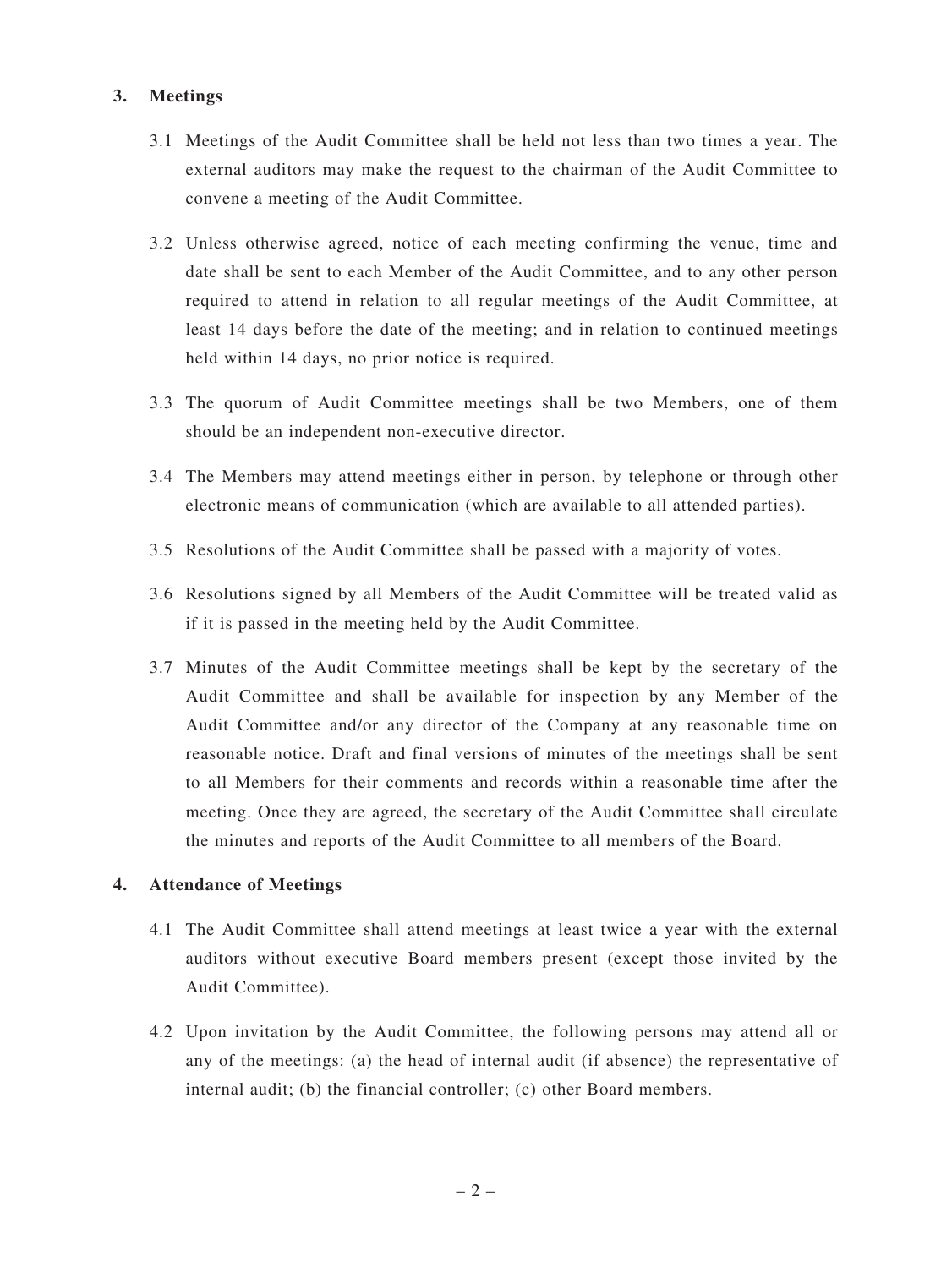4.3 Only the Members shall have the voting powers.

#### **5. Annual general meetings**

5.1 The chairman of the Audit Committee shall endeavour to attend the annual general meetings of the Company and be prepared to respond to any shareholder questions on the Audit Committee's activities. If the chairman of the Audit Committee is unable to attend, a Member of the Audit Committee (who must be an independent non-executive director) shall attend the annual general meeting of the Company. Such person shall be prepared to respond to any shareholder questions on the Audit Committee's activities.

#### **6. Duties and responsibilities**

The duties of the Audit Committee shall be to serve as a focal point for communication between other directors, the external auditors, and the management as their duties relate to financial and other reporting, internal controls and the audits; and to assist the Board in fulfilling its responsibilities by providing an independent review of financial reporting, be satisfying themselves as to the effectiveness of the company's internal controls and as to the efficiency of the audits, and shall be:-

#### **Relationship with the Company's auditors**

- 6.1 to be primarily responsible for making recommendations to the Board on the appointment, reappointment and removal of the external auditor, and to approve the remuneration and terms of engagement of the external auditor, and any questions of its resignation or dismissal;
- 6.2 Where the board disagrees with the audit committee's view on the selection, appointment, resignation or dismissal of the external auditors, the issuer should include in the Corporate Governance Report a statement from the audit committee explaining its recommendation and also the reason(s) why the board has taken a different view;
- 6.3 to review and monitor the external auditor's independence and objectivity and the effectiveness of the audit process in accordance with applicable standard;
- 6.4 to discuss with the external auditor the nature and scope of the audit and reporting obligations before the audit commences;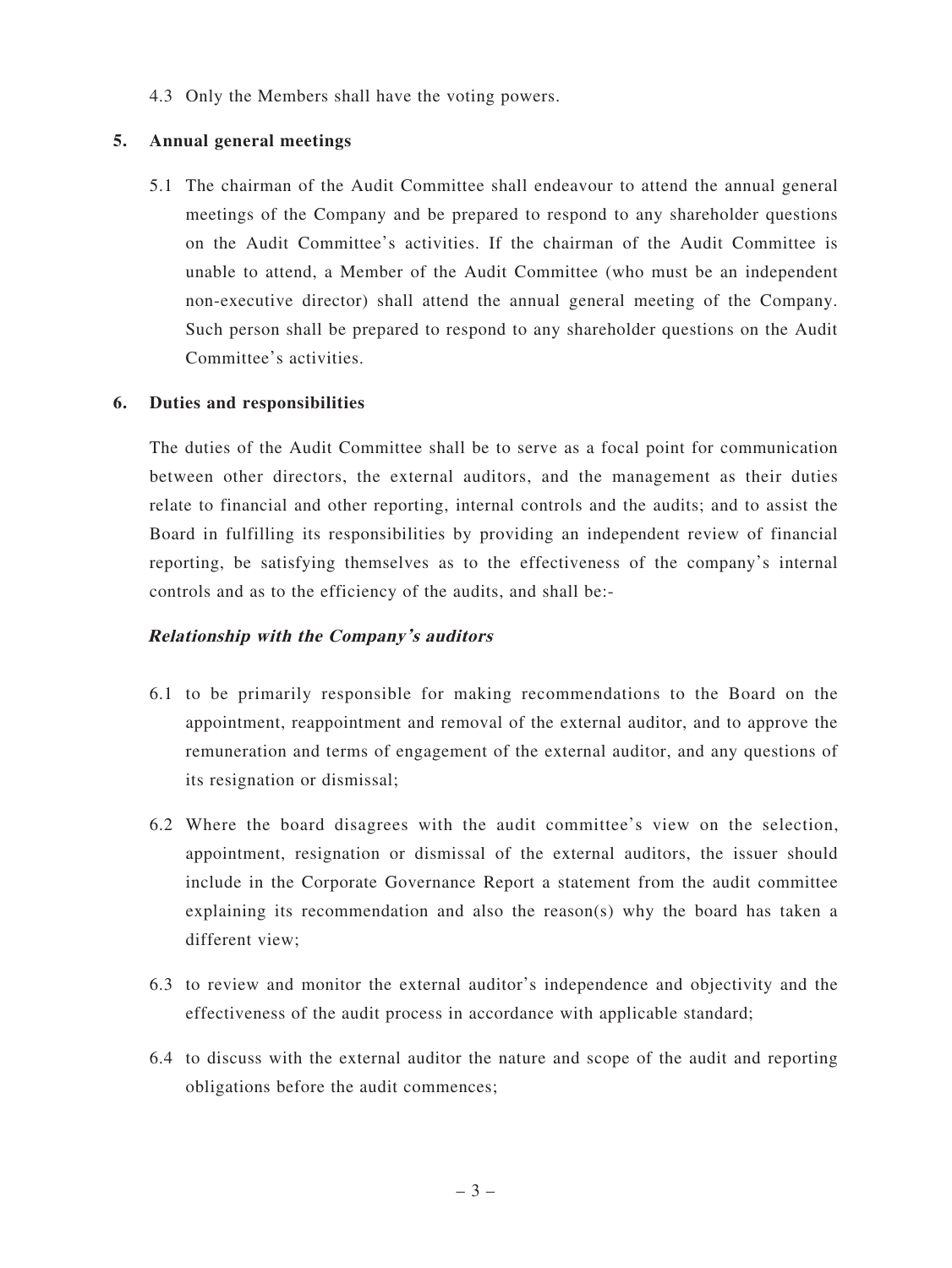- 6.5 to develop and implement policy on engaging an external auditor to supply non-audit services. For this purpose, "external auditor" includes any entity that is under common control, ownership or management with the audit firm or any entity that a reasonable and informed third party knowing all relevant information would reasonably conclude to be part of the audit firm nationally or internationally;
- 6.6 to report to the Board, identifying and making recommendations on any matters where action or improvement is needed:

#### **Review of the Company's financial information**

- 6.7 to monitor the integrity of the Company's financial statements and annual report and accounts, half-year report and, if prepared for publication, quarterly reports, and to review significant financial reporting judgements contained therein. In reviewing these reports before submission to the Board, focusing particularly on:
	- (a) any changes in accounting policies and practices;
	- (b) major judgmental areas;
	- (c) significant adjustments resulting from the audit;
	- (d) the going concern assumptions and any qualifications;
	- (e) compliance with accounting standards; and
	- (f) compliance with the Rules Governing the Listing of Securities on the The Stock Exchange of Hong Kong Limited (the "**Listing Rules**") and other legal requirements in relation to financial reporting;
- 6.8 In regard to the duties under paragraph 6.6 above,
	- (a) the Members of the Audit Committee should liaise with the Board and senior management of the Company;
	- (b) the Audit Committee must meet, at least twice a year, with the Company's auditors; and
	- (c) the Audit Committee shall consider any significant or unusual items that are, or may need to be, reflected in the reports and accounts and it should give due consideration to any matters that have been raised by the Company's staff responsible for the accounting and financial reporting function, compliance office or auditors;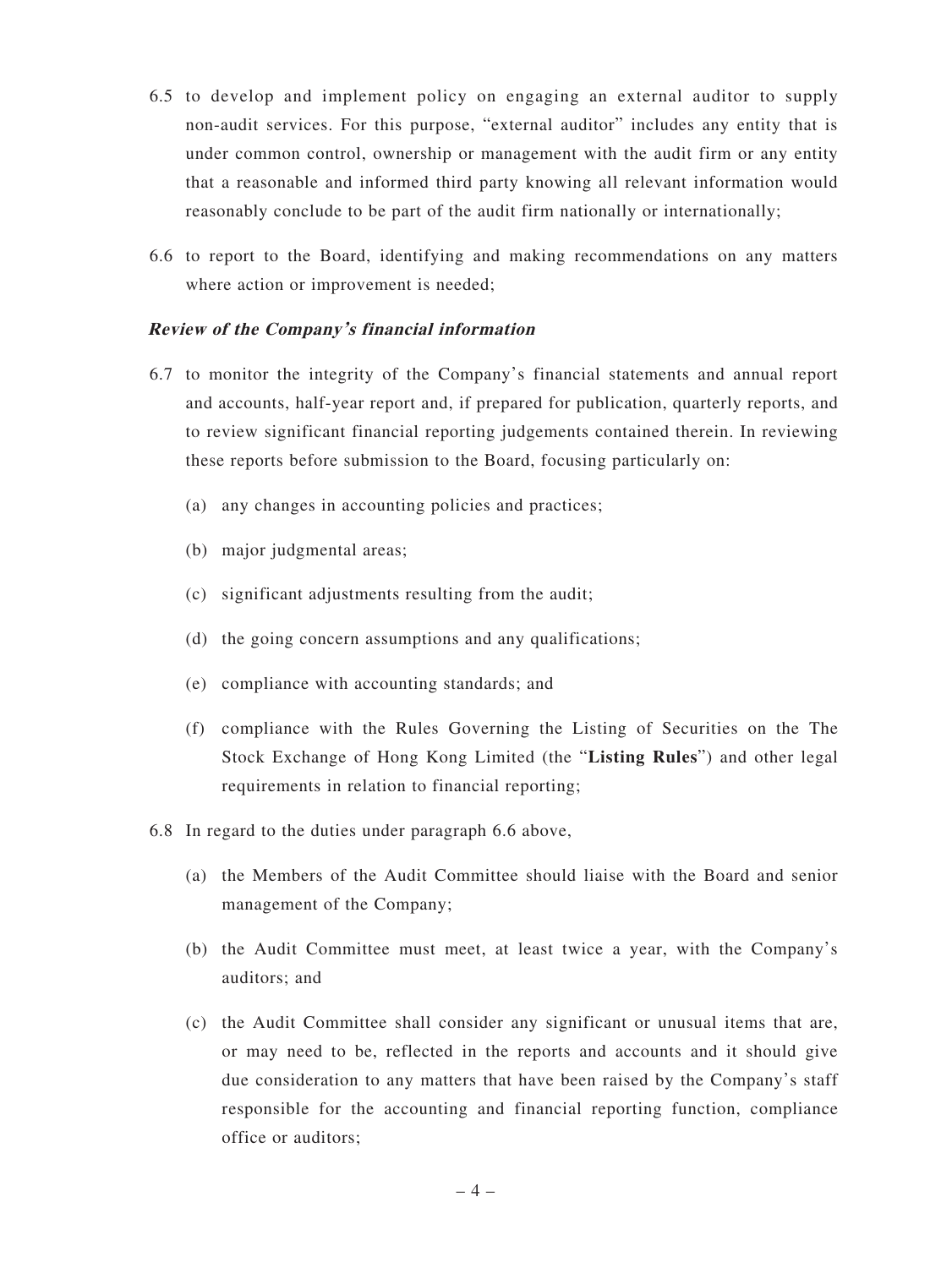# **Oversight of the Company's the financial reporting system and internal control procedures**

- 6.9 to review the Company's financial controls, internal control and risk management systems;
- 6.10 to discuss the internal control system with management and to ensure that management has performed its duty to have an effective internal control system; this discussion should include the adequacy of resources, staff qualifications and experience, training programmes and budget of the Company's accounting and financial reporting function;
- 6.11 to consider major investigation findings on internal control matters as delegated by the Board or on its own initiative and management's response to these findings;
- 6.12 where an internal audit function exists, to ensure co-ordination between the internal and external auditors, and ensure that the internal audit function is adequately resourced and has appropriate standing within the Company, and to review and monitor its effectiveness;
- 6.13 to review the Group's financial and accounting policies and practices;
- 6.14 to review the external auditor's management letter, any material queries raised by the auditor to management about accounting records, financial accounts or systems of control and management's response;
- 6.15 to ensure that the Board will provide a timely response to the issues raised in the external auditor's management letter;
- 6.16 to report to the Board on the matters set out in the Corporate Governance Code and Corporate Governance Report in Appendix 14 to the Listing Rules; and
- 6.17 to consider other matters, as defined by the Board, to be performed by the Audit Committee;